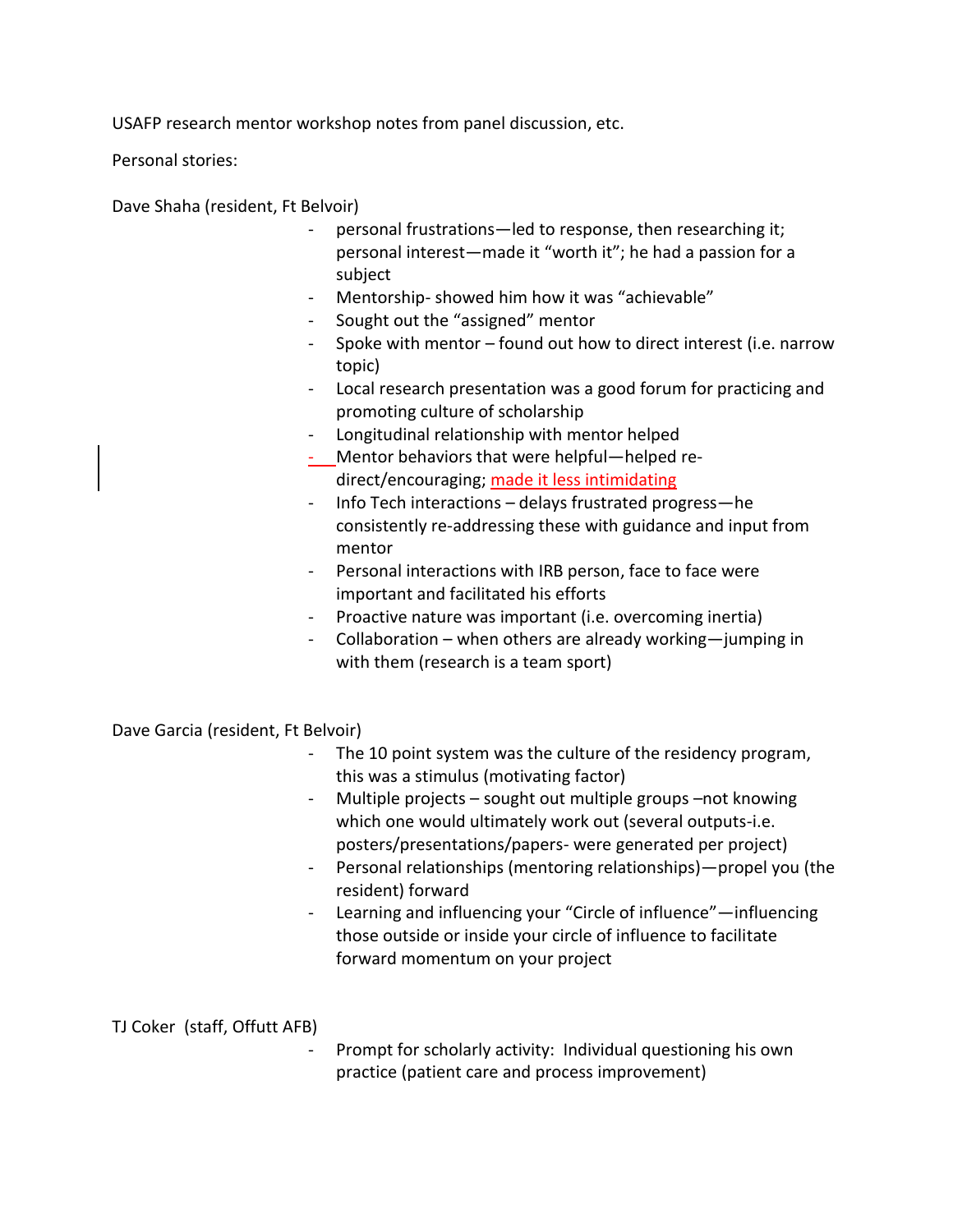- Continual questioning his own about processes led to scholarly pursuits
- As staff he sought to "normalize" research/scholarship within his program – "I need a family doc who can read a study" (and be able to critically appraise it)
- Individual challenges of resistant personalities (other faculty/staff, inertia of lack of scholarship)
- Journal clubs talking thru intimidating concepts (stats/ Odds ratios, etc) was helpful and made these concepts more understandable
- Faculty should be doing research too—they should be setting the standard and modeling for residents
- Modeling by faculty was key for overcoming inertia
- "research shaming" social comparison theory ; social norms i.e. the (new) Program Director and research mentor laid out expectations and illustrated how other residency programs were doing and attempted to (via comparison) prompt individual behavior change
- Research symposium –locally –judged—with awards (this was a helpful local forum and motivating factor)

Lloyd Runser (staff, Womack Army Med Ctr)

- Overcoming inertia—was necessary (even in a location were "research" was already happening)
- Seeing some successes (small victories)- helped overcome inertia, build momentum
- Resident who was successful each year; it was peer -perpetuating the environment of scholarship
- Resident "champion" facilitated an environment of scholarship doing regular research "meetings"
- Working collaborations-- Local graduate program (local college) seeking projects to link up with graduate students—this was through the local DCI office (local command research office)
- Cross disciplinary scholarship (other residency programs in hospital, across department, consider pharmacy, LCSW, dentists)
- DCI involvement was important in getting projects started and maintaining momentum, (i.e. visit the research office face to face and personally to build relationships)

Group Comments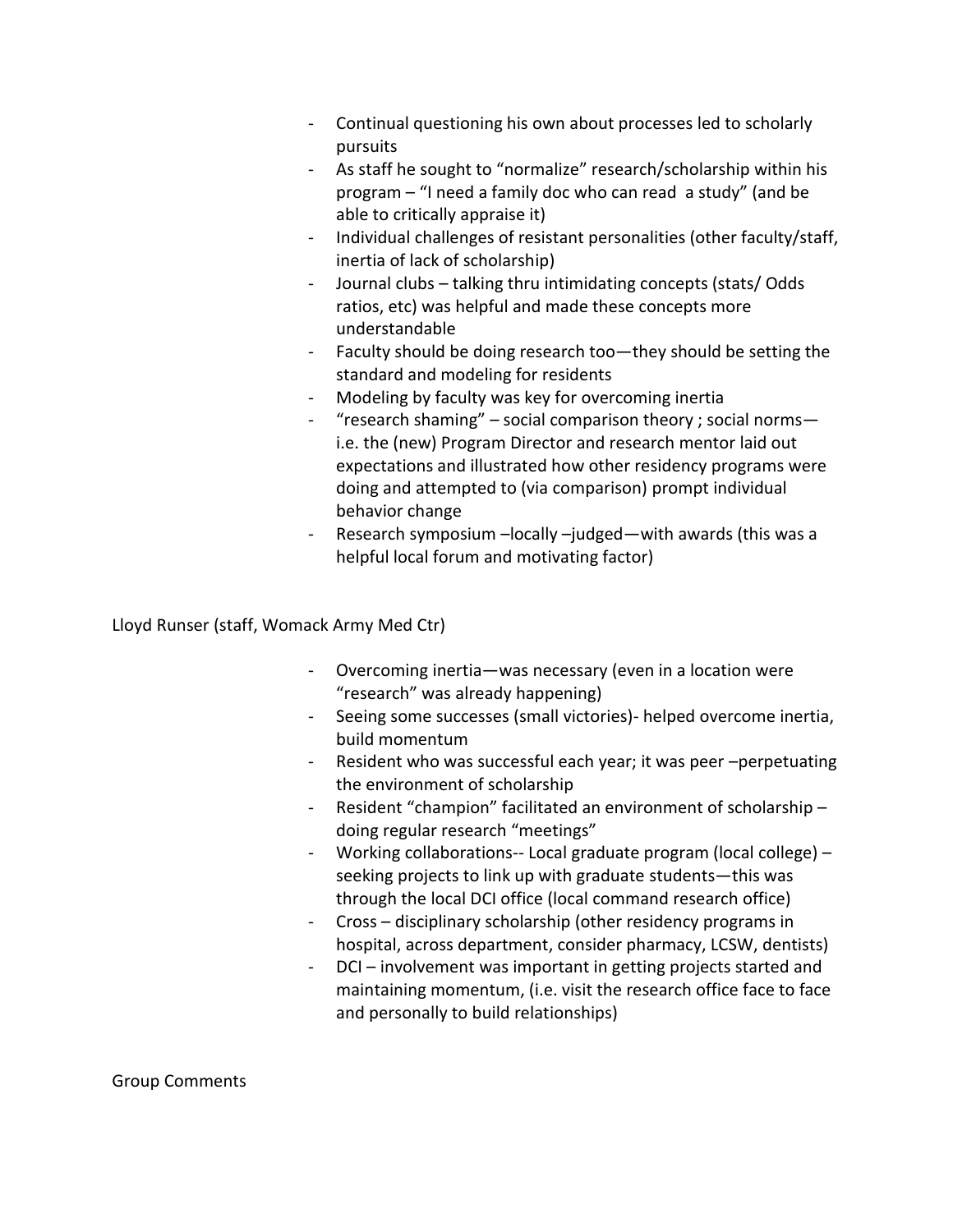Program Director buy in was key in establishing favorable/successful scholarship environment—continuous involvement was a common theme in successful scholarship programs ; Top Down personal involvement, setting a personal example, program director and faculty serving as modeling the behaviors with successful scholarship

Momentum builds year after year—this is a marathon, not a sprint

Small portions of time, how to use successfully? —sprinkle bits of time across the years ; understanding that a "research" elective or a set 2 weeks of "research" block will not make much difference, instead knowing how to use an available 1-2 hours here and there to continuously progress projects

Start with "easy wins" for scholarly activity—promote these publicly (local research presentations were a common theme at successful programs)

It's valuable to build personal relationships with those who can help along the way, e.g. IRB analyst, IT staff

Military Primary Care Research Network (affiliated with Dept of Family Medicine at USUHS) resources available to all military family medicine training programs—

-"idea incubator" can put on a workshop at your location to take a vague idea and shape it for starting the project

- "plug and play" –already running protocols or projects and establishing a site for that project at your local facility or residency program- MPCRN is building a multisite approach to facilitating scholarly activities

WEBSITE: Militaryfamilies.psu.edu—clearinghouse of federally funded interventions that are on-going or have been attempted

Research / scholarly work is a TEAM SPORT

SMALL GROUPS learning points What is your next step? What resource do you need to access for your next step (your own gap analysis for your next step)?

HERE ARE COMMENTS FROM LOCAL RESEARCH MENTORS ABOUT THEIR OWN "NEXT STEP":

Ask for data sharing from a specific local organization (blood bank) Literatures searches need to be accomplished (a common theme among several folks) Resident knowledge assessment/chart review Develop a grading scale (i.e. "operationalize" how to grade blisters for a blister prevention project) Talk to the IRB